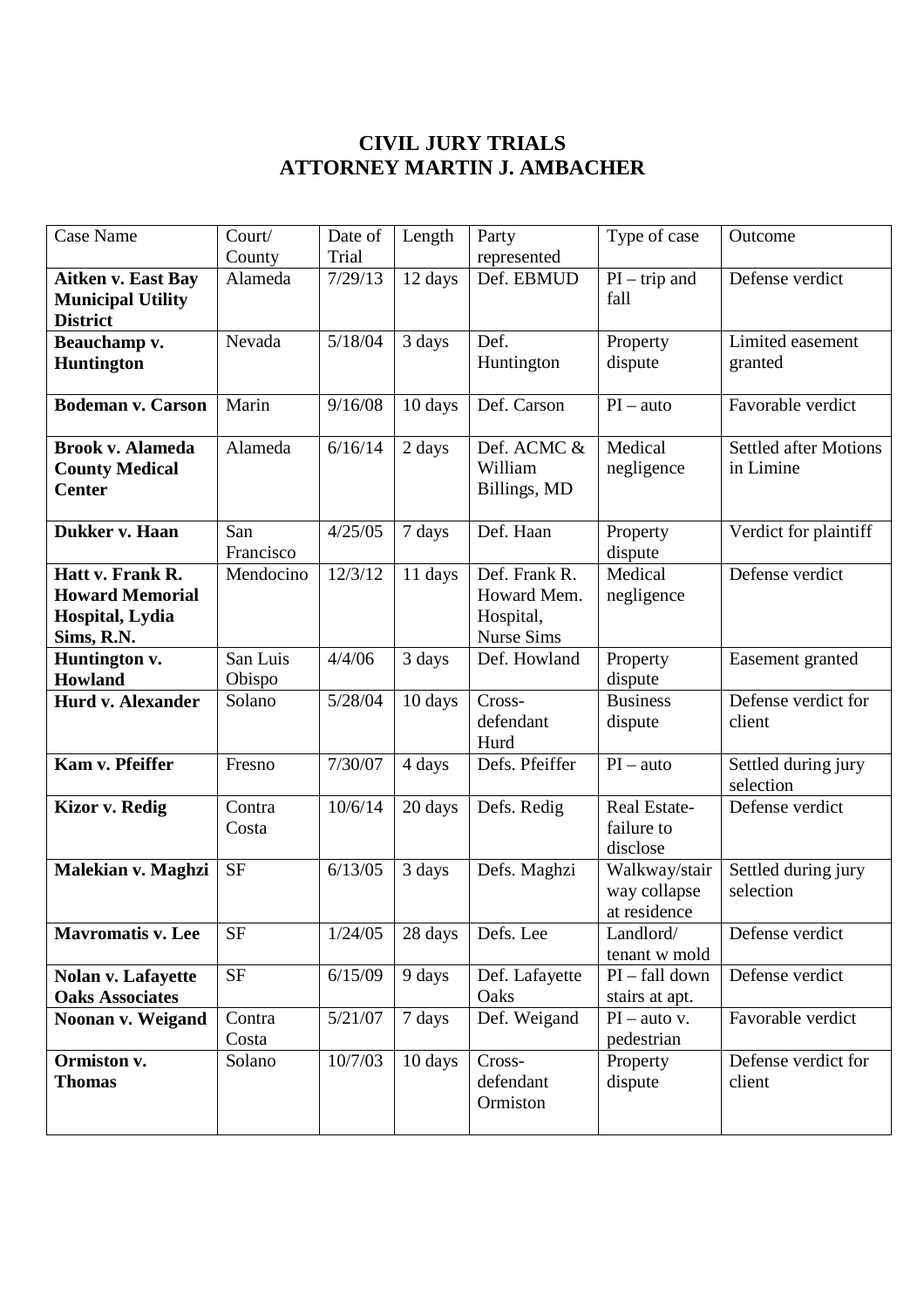| Rogers v. Glad | San Mateo | 9/26/11 | 3 days  | Def. Glad | $PI - auto v.$   | Settled during jury |
|----------------|-----------|---------|---------|-----------|------------------|---------------------|
|                |           |         |         |           | pedestrian       | selection           |
| Tuttle v. UVMC | Sonoma    | 11/4/14 | 21 days | Def. UVMC | $PI - fall down$ | Favorable verdict   |
|                |           |         |         |           | stairs at        |                     |
|                |           |         |         |           | Medical          |                     |
|                |           |         |         |           | Center           |                     |
|                |           |         |         |           |                  |                     |